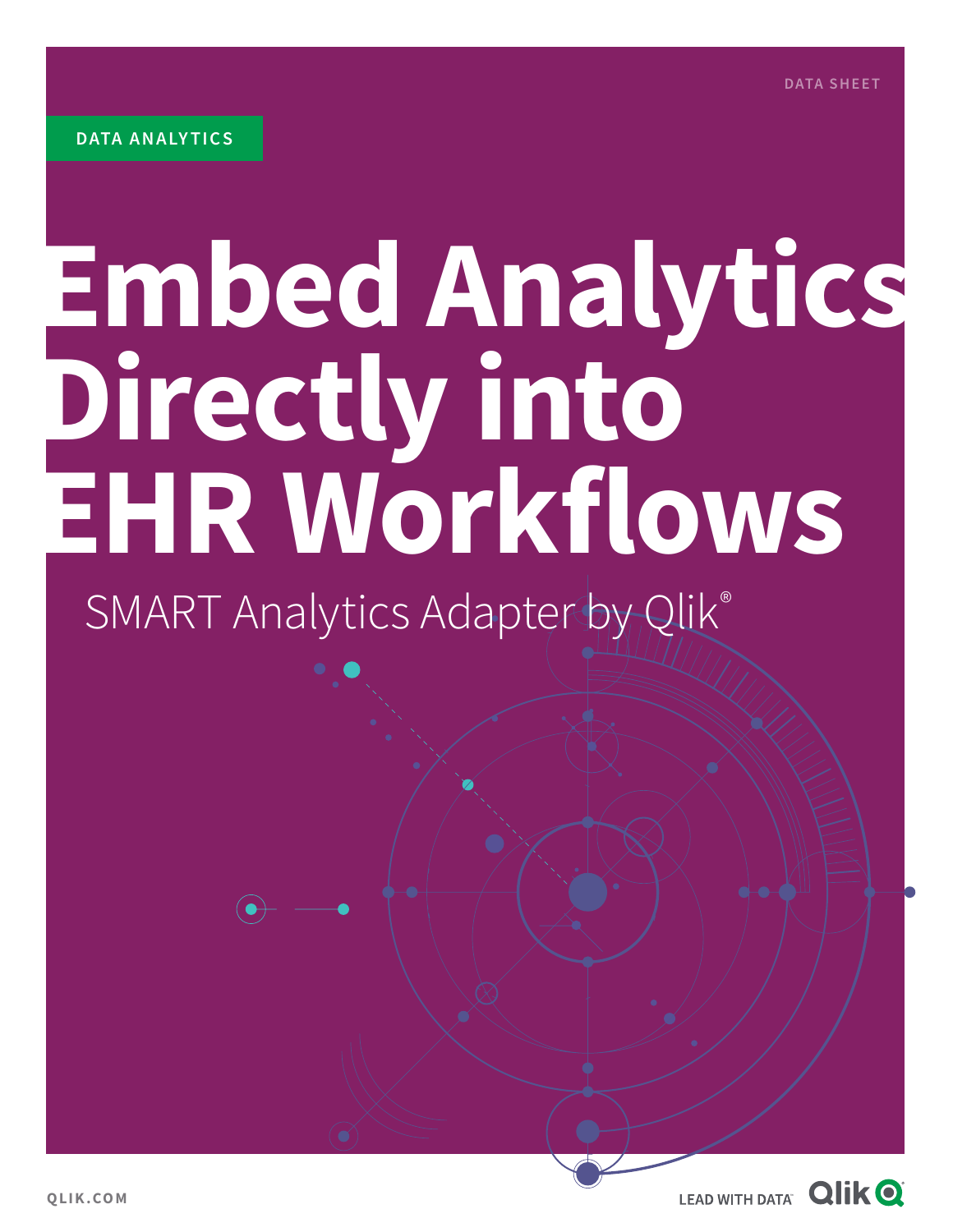Give your clinicians access to analytics directly in your EHR workflows and watch data improve decision making. That's the power of the SMART Analytics Adapter for Cerner Millennium.

#### **Embedded Analytics Deliver New Insights**

Data informs decision making, enabling improved outcomes. Data speeds decision making by ensuring information is seamlessly available. Data focuses decision making, so your clinicians can more efficiently use their time. The SMART Analytics Adapter by Qlik enables your Cerner® Millennium users to embed Qlik Sense® analytics directly into workflows. From within your electronic health record (EHR) system, your clinical decision makers then layer and discover relevant information, uncover new insights, and use those insights to promote better clinical and business decisions.



| mte                        | <b>Ballie</b>  | Transit          | <b>ATLANTA CALLS</b> | <b>OIR</b>                                            |
|----------------------------|----------------|------------------|----------------------|-------------------------------------------------------|
| Decision from its<br>0.33% | $\sim$<br>5.17 | 18%              |                      | 17.01k                                                |
|                            | ٠              |                  | $\overline{a}$       | <b>Schedule Service Streets</b><br><b>Billian</b><br> |
|                            | ٠              |                  |                      | $-11.1$<br>۰<br>-                                     |
|                            |                |                  | ı                    | ٠<br><b>SECURITY</b>                                  |
|                            |                | 1111111111111111 |                      | $1 - 1$                                               |
| $-100$                     |                | metric.          |                      |                                                       |

#### **How It Works**

The SMART Analytics Adapter connects Cerner and Qlik capabilities, integrating reports, scorecards, and dashboards within your EHR. That makes it easy for clinicians to now seamlessly navigate across comprehensive patient records, view practice pattern trends, and investigate unwarranted clinical variation — all within a single login.

When the SMART Analytics Adapter receives context from your user's interaction within Millennium, it opens Qlik analytical apps (dashboards) securely filtered to reflect the given patient or unit already being viewed within Cerner.

#### **Requirements**

- **•** Qlik Sense 3.2 or higher
- **•** Cerner Ignite on the Millennium platform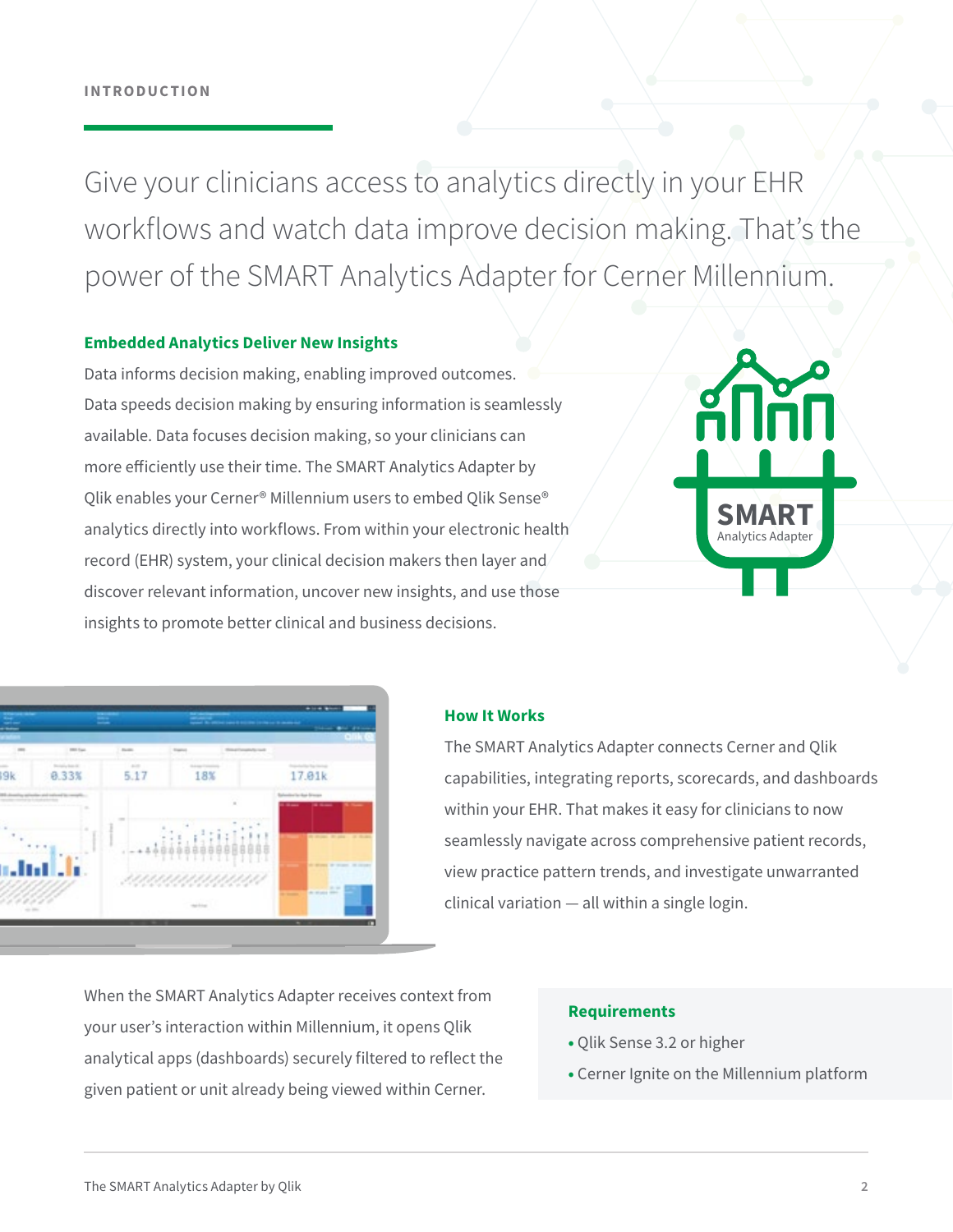### The Qlik Associative Engine – Different by Design

At Qlik, we've solved the biggest problem with modern BI tools — restricted linear exploration. Our Associative technology brings all your data together without complex data warehouses, and enables your users to freely explore in any direction they want.



#### It's simple. Qlik lets you lead with data, delivering insights you'll miss with other tools.



#### **Access to All Relevant Data Sources**

Easily combine and load data from large numbers of disparate data sources.



#### **Self-Service Exploration Without Boundaries**

Freely explore and probe the possible associations in your data, using interactive selections and global keyword searches, without boundaries or restrictions.

| <b>Enforced</b> |  |
|-----------------|--|
|                 |  |

#### **Insights at the Speed of Thought**

Empower clinical care teams to immediately interact with and analyze information, at the point of care.